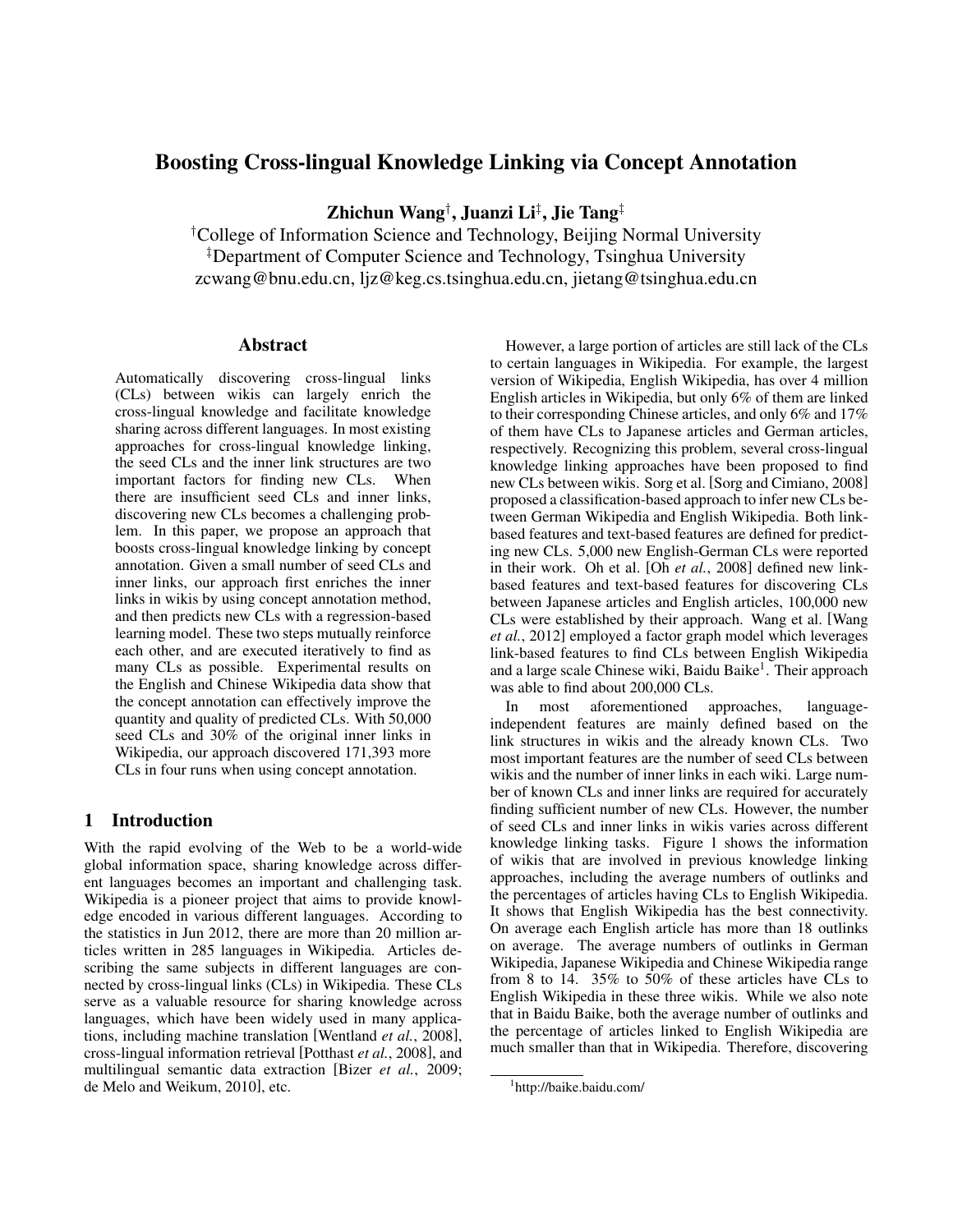all the possible missing CLs between wikis (such as Baidu Baike) that have sparse connectivity and limited seed CLs is a challenging problem. As mentioned above, more than 200,000 Chinese articles in Baidu Baike are linked to English Wikipedia, but they only account for a small portion of more than 4,000,000 Chinese articles in Baidu Baike. How to find large scale CLs between wikis based on small number of CLs and inner links? To the best of our knowledge, this problem has not been studied yet.



Figure 1: Information of the inner links and CLs in different wikis.

In order to solve the above problem, we propose an approach to boost cross-lingual knowledge linking by concept annotation. Before finding new CLs, our approach first identifies important concepts in each wiki article, and links these concepts to corresponding articles in the same wiki. This concept annotation process can effectively enrich the inner links in a wiki. Then, several link-based similarity features are computed for each candidate CL, a supervised learning method is used to predict new CLs. Specifically, our contributions include:

- A concept annotation method is proposed to enrich the inner links in a wiki. The annotation method first extracts key concepts in each article, and then uses a greedy disambiguation algorithm to match the corresponding articles of the key concepts. In the concept disambiguation process, the available CLs are used to merge the inner link structures of two wikis so as to build an integrated concept network, then the semantic relatedness between articles can be more accurately approximated based on the integrated concept network, which improves the performance of concept annotation.
- Several link-based features are designed for predicting new CLs. The inner links appearing in the abstracts and infoboxes of articles are assumed to be more important than other inner links, therefore they are treated differently in similarity features. A regression-based learning model is proposed to learn the weights of different similarity features, which are used to rank the candidate CLs to predict new CLs.
- A framework is proposed to allow the concept annota-



Figure 2: Framework of the proposed approach.

forcement manner. The concept annotation method consumes seed CLs and inner links to produce new inner links. Then the seed CLs and the enriched inner links are used in the CL prediction method to find new CLs. The new CLs are again used to help concept annotation.

We evaluate our approach on the data of Wikipedia. For concept annotation, our approach obtains a precision of 82.1% with a recall of 70.5% without using CLs, and when using 0.2 million CLs, the precision and recall are increased by 3.5% and 3.2%. For the CL prediction, both the precision and recall increase when more seed CLs are used or the concept annotation is performed. Our approach results in a high accuracy (95.9% by precision and 67.2% by recall) with the help of concept annotation with 0.2 million seed CLs. In the four runs of our approach, we are able to incrementally find more CLs in each run. Finally, 171,393 more CLs are discovered when the concept annotation is used, which demonstrates the effectiveness of the proposed cross-lingual knowledge linking approach via concept annotation.

The rest of this paper is organized as follows, Section 2 describes the proposed approach in detail; Section 3 presents the evaluation results; Section 4 discusses some related work and finally Section 5 concludes this work.

# 2 The Proposed Approach

### 2.1 Overview

Figure 2 shows the framework of our proposed approach. There are two major components: *Concept Annotator* and *CL Predictor*. *Concept Annotator* identifies extra key concepts in each wiki article and links them to the corresponding article in the same wiki. The goal of the *Concept Annotator* is to enrich the inner link structures within a wiki. *CL Predictor* computes several link-based features for each candidate article pair, and trains a prediction model based on these features to find new CLs. In order to find as many CLs as possible based on a small set of seed CLs, the above two components can be executed iteratively. New discovered CLs are used as seed CLs in the next running of our approach, therefore the number of CLs can be gradually increased. In the following subsections, the *Concept Annotator* and *CL Predictor* are described in detail.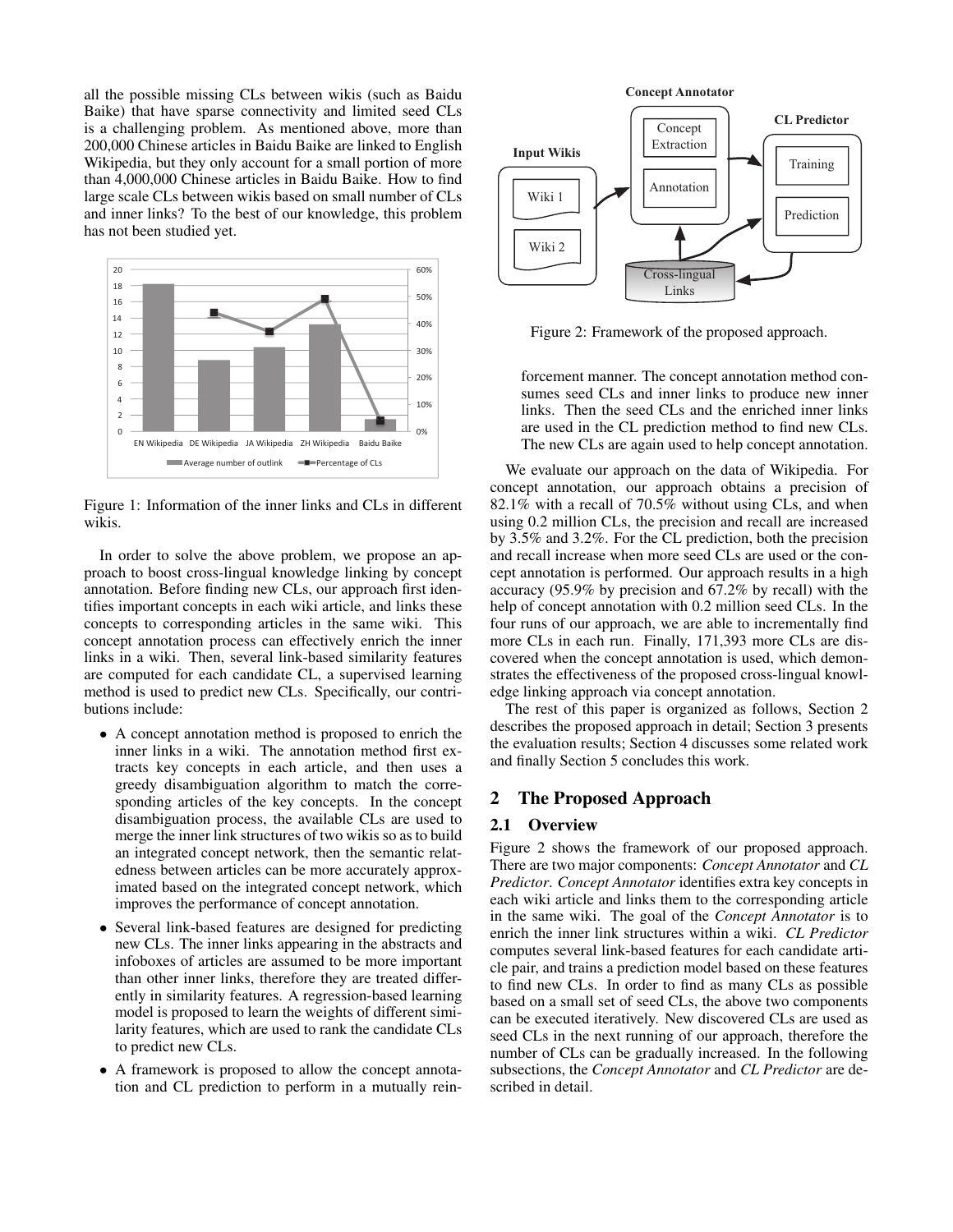#### 2.2 Concept Annotation

Important concepts in a wiki article are usually annotated by editors with hyperlinks to their corresponding articles in the same wiki database. These inner links guide readers to articles that provide related information about the subject of current article. The linkage structure was often used to estimate similarity between articles in traditional knowledge linking approaches, e.g., [Wang *et al.*, 2012]. However, there might be missing inner links in the wiki articles, especially when the articles are newly created or have fewer editors. In this circumstance, link-based features cannot accurately assess the structure-based similarity between articles. Therefore, our basic idea is to first uses a concept annotator to enrich the inner links in wikis before finding new CLs.

Recently, several approaches have been proposed to annotating documents with concepts in Wikipedia [Mihalcea and Csomai, 2007; Milne and Witten, 2008; Kulkarni *et al.*, 2009; Shen *et al.*, 2012]. These approaches aim to identify important concepts in the given documents and link them to the corresponding articles in Wikipedia. The concept annotator in our approach provides the similar function as existing approaches. However, instead of discovering links from an external document to a wiki, concept annotator focuses on enriching the inner links in a wiki. Therefore, there will be some existing links in the articles before annotating. In our approach, the inputs of concept annotator are two wikis and a set of CLs between them. The concept annotation process consists of two basic steps: (1) concept extraction, and (2) annotation.

Concept Extraction. In this step, possible concepts that might refer to other articles in the same wiki are identified in an input article. The concepts are extracted by matching all the n-grams in the input article with the elements in a controlled vocabulary. The vocabulary contains the titles and the anchor texts of all the articles in the input wiki. For an input article a, the results of concept extraction contain a set of concepts  $C = \{c_i\}_{i=1}^k$  and the sets of candidate articles  ${T_{c_1}, T_{c_2}, ..., T_{c_k}}$  that each concept might link to.

Annotation. In the annotation step, links from the concepts to the destination articles are identified. Here we use two metrics, the *Link Probability* and the *Semantic Relatedness*, to decide the correct links for each concept. The *Link Probability* measures the possibilities that an article is the destination of a given concept, which is approximated based on the already known annotations in a wiki. The *Semantic Relatedness* measures relatedness between the candidate destination article and the surrounding context of the concept. Formally, these two metrics are defined as follows.

Definition 1 *Link Probability. Given a concept* c *identified in an article, the Link Probability from this concept* c *to another article* a *is defined by the approximated conditional probability of* a *given* c*:*

$$
LP(a|c) = \frac{count(a,c)}{count(c)}\tag{1}
$$

*where*  $count(a, c)$  *denotes the number of times that*  $c$  *links to* a *and* count(c) *denotes the number of times that* c *appears in the whole wiki.*

Definition 2 *Semantic Relatedness. Given a concept* c*, let* N<sup>c</sup> *be the existing annotations in the same article with* c*, the Semantic Relatedness between a candidate destination article* a *and the context annotations of* c *is computed as:*

$$
SR(a, c) = \frac{1}{|N_c|} \sum_{b \in N_c} r(a, b)
$$
 (2)

$$
r(a,b) = 1 - \frac{log(max(|I_a|, |I_b|)) - log(|I_a \cap I_b|)}{log(|W|) - log(min(|I_a|, |I_b|))}
$$
(3)

*where*  $I_a$  *and*  $I_b$  *are the sets of inlinks of article a and article* b*, respectively; and* W *is the set of all articles in the input wiki.*

The *Semantic Relatedness* metric has been used in several other approaches for linking documents to Wikipedia. The inner link structures in the wiki are used to compute the *Semantic Relatedness*. One thing worth mentioning is that when there are insufficient inner links, this metric might be not accurate enough to reflect the relatedness between articles. To this end, our approach first utilizes the known CLs to merge the link structures of two wikis, which results in a *Integrated Concept Network*. The *Semantic Relatedness* is computed based on the links in the *Integrated Concept Network*, which is formally defined as follows.

Definition 3 *Integrated Concept Network. Given two wikis*  $W_1 = (A_1, E_1)$ ,  $W_2 = (A_2, E_2)$ , where  $A_1$  and  $A_2$  are sets *of articles,*  $E_1$  *and*  $E_2$  *are sets of links in*  $W_1$  *and*  $W_2$ *, respectively.* Let  $CL = \{(a_i, b_i) | a_i \in B_1, b_i \in B_2\}_{i=1}^k$  be the set of *cross-lingual links between*  $W_1$  *and*  $W_2$ *, where*  $B_1 \subseteq A_1$  *and*  $B_2 \subseteq A_2$ . The Integrated Concept Network of  $W_1$  and  $W_2$  is  $ICN(W_1, W_2) = (V, L)$ , where  $V = A_1 \cup A_2$ ; L is a set of *links which are established as follows:*

 $(v, v') \in E_1 \vee (v, v') \in E_2 \to (v, v') \in L$  $(v, v') \in E_1 \wedge (v, b) \in CL \wedge (v', b') \in CL \rightarrow (b, b') \in L$  $(v, v^{'}) \in E_2 \land (v, a) \in CL \land (a^{'}, v^{'}) \in CL \rightarrow (a, a^{'}) \in L$ 

In the *Integrated Concept Network*, the link structures of two wikis are merged by using CLs. The *Semantic Relatedness* computed based on *Integrated Concept Network* is more reliable than on a single wiki. In order to balance the *Link Probability* and the *Semantic Relatedness*, our approach uses an algorithm that greedily selects the articles that maximize the product of the two metrics. Algorithm 1 outlines the algorithm in the concept annotator.

#### 2.3 Cross-lingual Link Prediction

As shown in Figure 2, the CL predictor takes two wikis and a set of seed CLs between them as inputs, then it predicts a set of new CLs. This subsection first introduces the definitions of different similarity features, and then describes the learning method for predicting new CLs.

#### Feature Definition

Six features are defined to assess the similarities between articles by using different kinds of information, all of these features are based on the link structures and therefore are language-independent.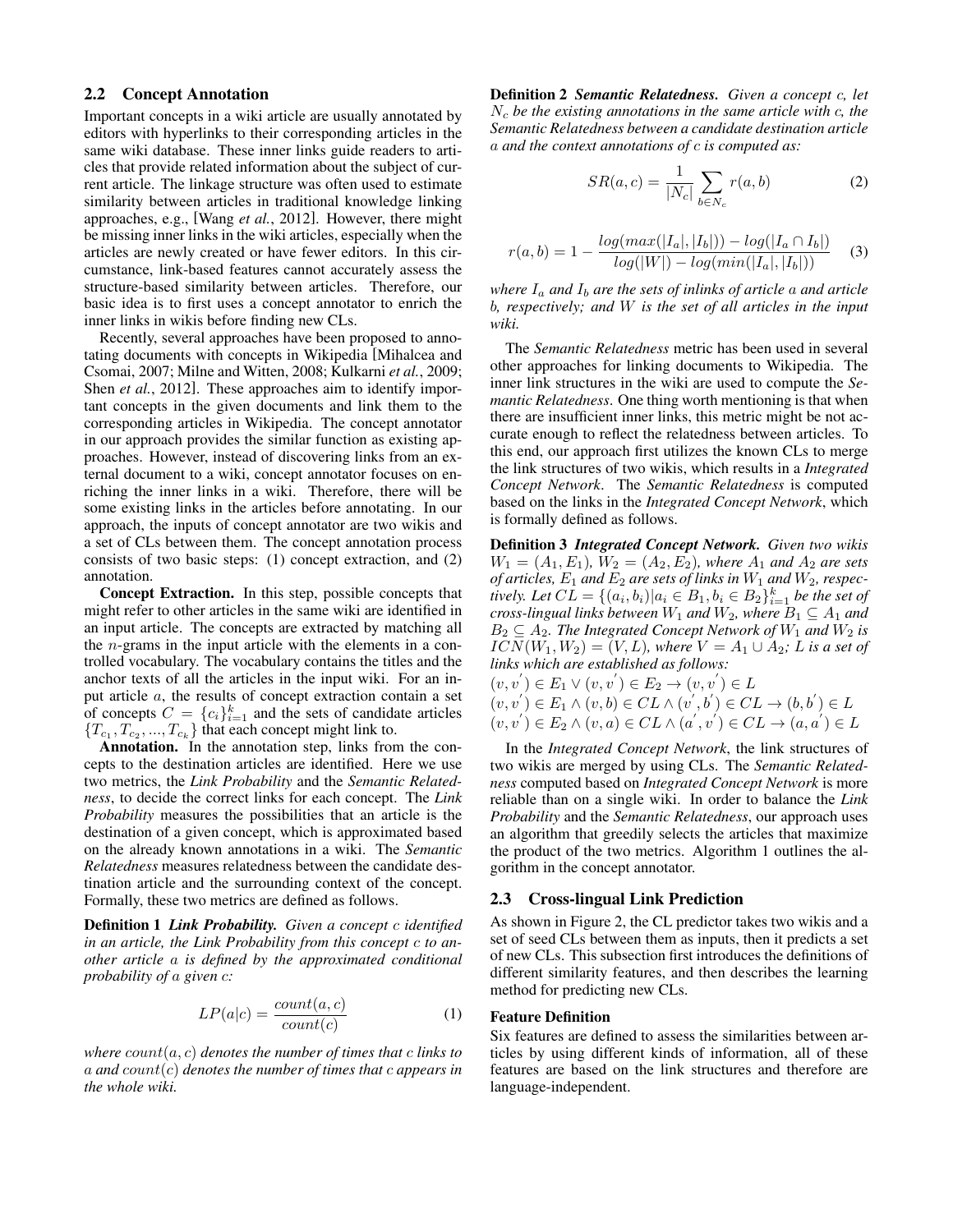#### Algorithm 1: Concept annotation algorithm.

**Input:** A wiki  $W = (A, E)$ **Output:** Annotated wiki  $W = (A, E)$ 

**for** *each article*  $a \in A$  **do** Extract a set of concepts  $C_a$  in a; Get the existing annotations  $N_a$  in a; for *each*  $c_i \in C_a$  do Find the set of candidate articles  $T_{c_i}$  of  $c_i$ ; Get  $b^* = \arg\max_{b \in T_{c_i}} LP(b|c_i) \times SR(b, N_a);$  $N_a = N_a \cup \{b^*\};$ end for *each*  $b_i \in N_a$  do if  $< a, b_j > \notin E$  then  $E = E \cup \{\}$ end end end return  $N_d$ 

#### Feature 1: *Outlink similarity*

Outlinks of an article correspond to a set of other articles that it links to. The outlink similarity computes the similarities between articles by comparing elements in their outlinks. Given two articles  $a \in W_1$  and  $b \in W_2$ , let  $O(a)$  and  $O(b)$ be the outlinks of  $a$  and  $b$  respectively. The outlink similarity is computed as

$$
f_1(a,b) = \frac{2 \cdot |\phi_{1\to 2}(O(a)) \cap O(b)|}{|\phi_{1\to 2}(O(a))| + |O(b)|} \tag{4}
$$

where  $\phi_{1\rightarrow 2}(\cdot)$  is a function to maps articles in  $W_1$  to their corresponding articles in  $W_2$  if there are CLs between them.

Feature 2: *Outlink*<sup>+</sup> *similarity*

Given two articles  $a \in W_1$  and  $b \in W_2$ , let  $O^+(a)$  and  $O^+(b)$  be the outlinks in the abstracts and infoboxes of a and b respectively. The outlink<sup>+</sup> similarity is computed as

$$
f_2(a,b) = \frac{2 \cdot |\phi_{1\to 2}(O^+(a)) \cap O^+(b)|}{|\phi_{1\to 2}(O^+(a))| + |O^+(b)|}
$$
(5)

#### Feature 3: *Inlink similarity*

Inlinks of an article correspond to a set of other articles linking to it, let  $I(a)$  and  $I(b)$  denote inlinks of two articles, the inlink similarity is computed as

$$
f_3(a,b) = \frac{2 \cdot |\phi_{1\to 2}(I(a)) \cap I(b)|}{|\phi_{1\to 2}(I(a))| + |I(b)|}
$$
(6)

Feature 4: *Inlink*<sup>+</sup> *similarity*

Let  $I^+(a)$  and  $I^+(b)$  denote two articles' inlinks that are from other articles' abstracts and infoboxes, the inlink<sup>+</sup> similarity is computed as

$$
f_4(a,b) = \frac{2 \cdot |\phi_{1\to 2}(I^+(a)) \cap I^+(b)|}{|\phi_{1\to 2}(I^+(a))| + |I^+(b)|}
$$
(7)

#### Feature 5 *Category similarity*

Categories are tags attached to articles, which represent the topics of the articles' subjects. Let  $C(a)$  and  $C(b)$  denote categories of two articles, the category similarity is computed as

$$
f_5(a,b) = \frac{2 \cdot |\phi_{1\to 2}(C(a)) \cap C(b)|}{|\phi_{1\to 2}(C(a))| + |C(b)|}
$$
(8)

Here  $\phi_{1\rightarrow 2}(\cdot)$  maps categories from one wiki to another wiki by using the CLs between categories, which can be obtained from Wikipedia.

Feature 6 *Category*<sup>+</sup> *similarity*

Given two articles a and b, let  $C(a)$  and  $C(b)$  be the categories of a and b respectively. Category<sup>+</sup> similarity computes similarities between categories by using CLs between articles. Let  $E(c_1)$  and  $E(c_2)$  be the set of articles belonging to category  $c_1$  and  $c_2$  respectively, the similarity between two categories is computed as

$$
f_6(a,b) = \frac{1}{nm} \sum_{i=1}^n \sum_{j=1}^m \lambda(c_i^a, c_j^b)
$$
 (9)

$$
\lambda(c_1, c_2) = \frac{2|\phi_{1\to 2}(E(c_1)) \cap E(c_2)|}{|\phi_{1\to 2}(E(c_1))| + |E(c_2)|}
$$
(10)

where  $c_i^a \in C(a)$ ,  $c_j^b \in C(b)$ ,  $n = |C(a)|$ , and  $m = |C(b)|$ .

#### Regression-based Model for Predicting new CLs

The CL predictor in our approach computes the weighted sum of different similarities between articles, and applies a threshold  $\omega_0$  to decide whether an article pair should have a CL. For this purpose, a scoring function is defined:

$$
s(a, b) = \omega_0 + \vec{\omega} \cdot \vec{f}_{a,b}
$$
  
=  $\omega_0 + \omega_1 \times f_1(a, b) + ... + \omega_6 \times f_6(a, b)$  (11)

For each article a in  $W_1$ , the article  $b^*$  in  $W_2$  that maximizes the score function  $s(a, b^*)$  and satisfies  $s(a, b^*) > 0$ is predicted as the corresponding article of  $a$ . The idea of CL prediction is simple and straightforward, but how to appropriately set the weights of different similarity features is a challenging problem.

Here, we propose a regression-based model to learn the weights of features based on a set of known CLs. Given a set of CLs  $\{(a_i, b_i)\}_{i=1}^n$  as training data, let  $A = \{(a_i)\}_{i=1}^n$  and  $B = \{(\hat{b}_i)\}_{i=1}^n$ , our model tries to find the optimal weights to ensure:

$$
\forall a_i \in A, \forall b' \in (B - \{b_i\}), s(a_i, b_i) - s(a_i, b') > 0
$$

which also means

$$
\vec{\omega} \cdot (\vec{f}_{a_i,b_i} - \vec{f}_{a_i,b_i}) > 0
$$

Therefore, we generate a new dataset  $D = \{(x_i, y_i)\}_{i=1}^n$ , where the input vector  $x_i = (\vec{f}_{a_i, b_i} - \vec{f}_{a_i, b_j \neq i})$ , the target output  $y_i$  is always set to 1. Then we train a linear regression model on the dataset  $D$  to get the weights of different features. The threshold  $\omega_0$  is set to the value that maximizes the F1-measure on the training CLs.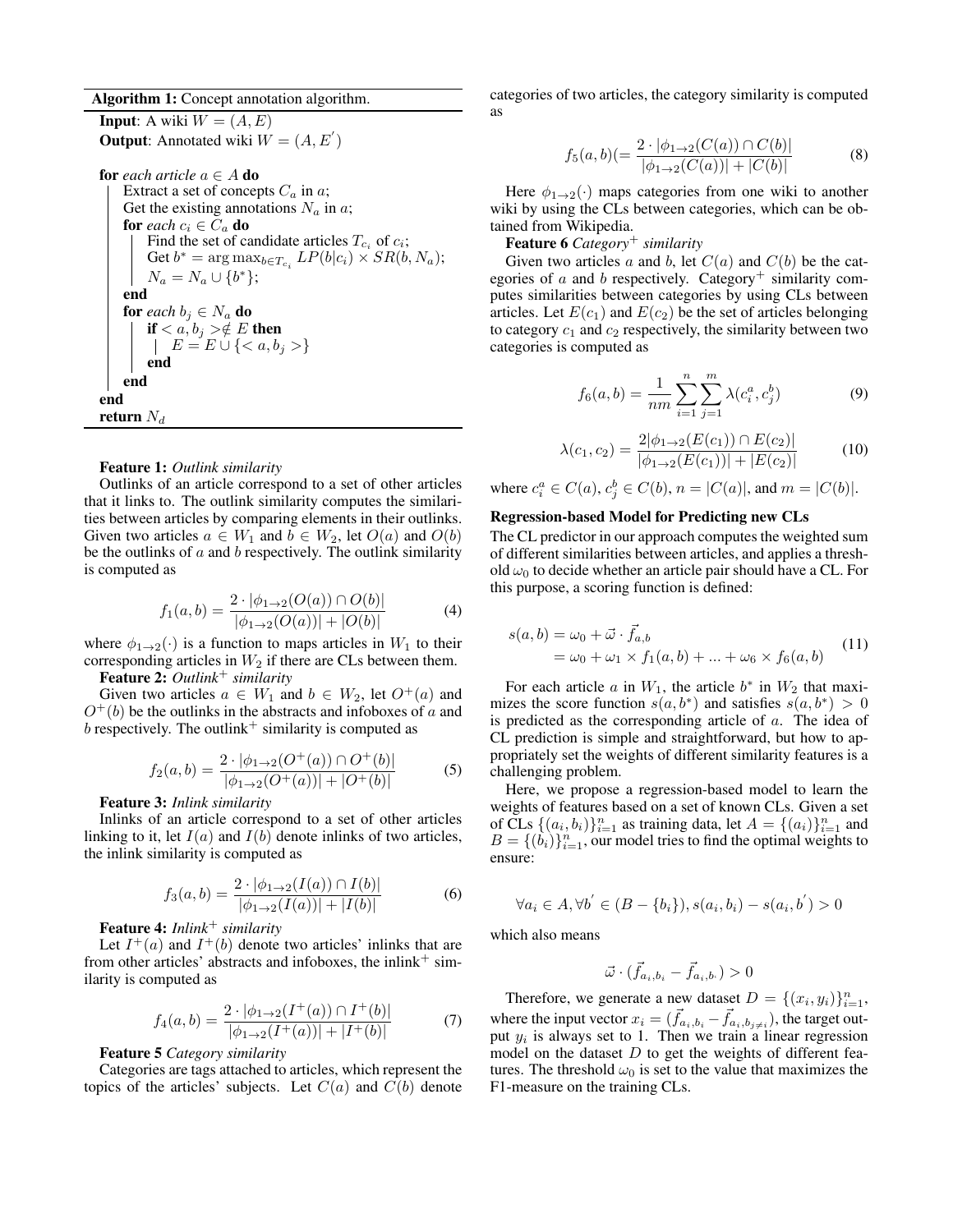|                 |            | <b>Before Annotation</b> |         |            | <b>After Annotation</b> |        |            |
|-----------------|------------|--------------------------|---------|------------|-------------------------|--------|------------|
| #Seed CLs       | Model      | Precision                | Reccall | F1-measure | Precision               | Recall | F1-measure |
| $0.05$ Mil. CLs | <b>SVM</b> | 92.1                     | 35.0    | 50.7       | 78.5                    | 37.2   | 50.5       |
|                 | RM         | 93.3                     | 36.0    | 52.0       | 92.4                    | 38.6   | 54.5       |
| $0.10$ Mil. CLs | <b>SVM</b> | 79.7                     | 35.0    | 48.6       | 86.9                    | 50.4   | 63.8       |
|                 | <b>RM</b>  | 84.6                     | 37.4    | 51.9       | 96.6                    | 49.3   | 65.3       |
| $0.15$ Mil. CLs | <b>SVM</b> | 80.9                     | 35.9    | 49.7       | 88.1                    | 57.3   | 69.5       |
|                 | <b>RM</b>  | 93.5                     | 38.2    | 54.2       | 93.7                    | 56.2   | 70.2       |
| $0.20$ Mil. CLs | <b>SVM</b> | 84.7                     | 37.3    | 51.8       | 88.8                    | 68.1   | 77.1       |
|                 | RM         | 94.5                     | 37.9    | 54.1       | 95.9                    | 67.2   | 79.0       |

Table 1: Results of cross-lingual link prediction (%).

### 3 Experiments

The data of English Wikipedia and Chinese Wikipedia (archived in August 2012) has been used to evaluate our proposed approach. The English Wikipedia contains 4 million articles, and the Chinese Wikipedia contains 499 thousand articles, and there are already 239,309 cross-lingual links between English Wikipedia and Chinese Wikipedia. Using these data, we first evaluate the effectiveness of concept annotation and CL prediction methods separately, and then evaluate the final result obtained by the proposed approach.

### 3.1 Concept Annotation

For the evaluation of the Concept Annotation method, we randomly selected 1000 articles from Chinese Wikipedia. There are 12,723 manually created inner links in these selected articles. 70% of the existing inner links in the selected articles were randomly chosen as the ground truth for the evaluation, which were removed from the articles before the articles are fed to the annotation algorithm. After the annotation, we collected the new discovered inner links, and computed the Precision, Recall and F1-measure of the new discovered inner links based on the ground truth links.

One advantage of our concept annotation method is to leverage the cross-lingual information to enhance the concept annotation. Therefore, we did experiments with different number of CLs used in the concept annotation. Figure 3 shows the experimental results of concept annotation. In the experiments, we respectively used 0, 0.1million and 0.2 million CLs, respectively. As shown in Figure 3, our approach can obtain a precision of 82.1% and a recall of 70.5% without using any CLs. The performance can be significantly boosted when using some seed CLs in our approach. For example, when 0.2 million CLs are used, the obtained precision is increased by 3.5% and the recall is increased by 3.2%. Moreover, a large part of missing inner links can be discovered by our concept annotation method. The newly discovered CLs can be again used to improve the quality of the discovered inner links.

### 3.2 Cross-lingual Links Prediction

To evaluate the CL prediction method, we randomly selected 3,000 articles having CLs to English articles from Chinese Wikipedia. The existing CLs between these articles were used as the ground truth for the evaluation. The seed CLs



Figure 3: Results of concept annotation.

were extracted from the rest of 236,309 existing CLs between English Wikipedia and Chinese Wikipedia. In the experiments, we aimed to investigate how the CL prediction method performed before and after the concept annotation, and how the CL prediction method performed with different numbers of seeding CLs. Therefore, we did three groups of experiments, with each group using different number of seeding cross-lingual links. In each group of experiments, we also compared the performance of our method with the SVM classification model, which was used in previous knowledge linking approaches. Table 1 shows the experimental results.

In each group of the experiment, our regression-based learning model (RM) always performed better than the SVM model in terms of F1-measure. It shows that our RM model is more suitable for the knowledge linking problems than the traditional classification model SVM.

Before the concept annotation being performed, the performance (e.g., by F1-measure) of our approach does not always increase with more seed CLs being used. On the other hand, after the concept annotation process, the F1-score increases clearly as the number of seed CLs increases. For example, there is a 24.5% increment of the F1-measure when the number of seed CLs increases from 0.05 million to 0.20 million. This might be because the equivalent relations of seed CLs cannot be propagated to other article pairs when there are few inner links in wikis. Therefore, enriching the inner links is important for knowledge linking and can effectively improve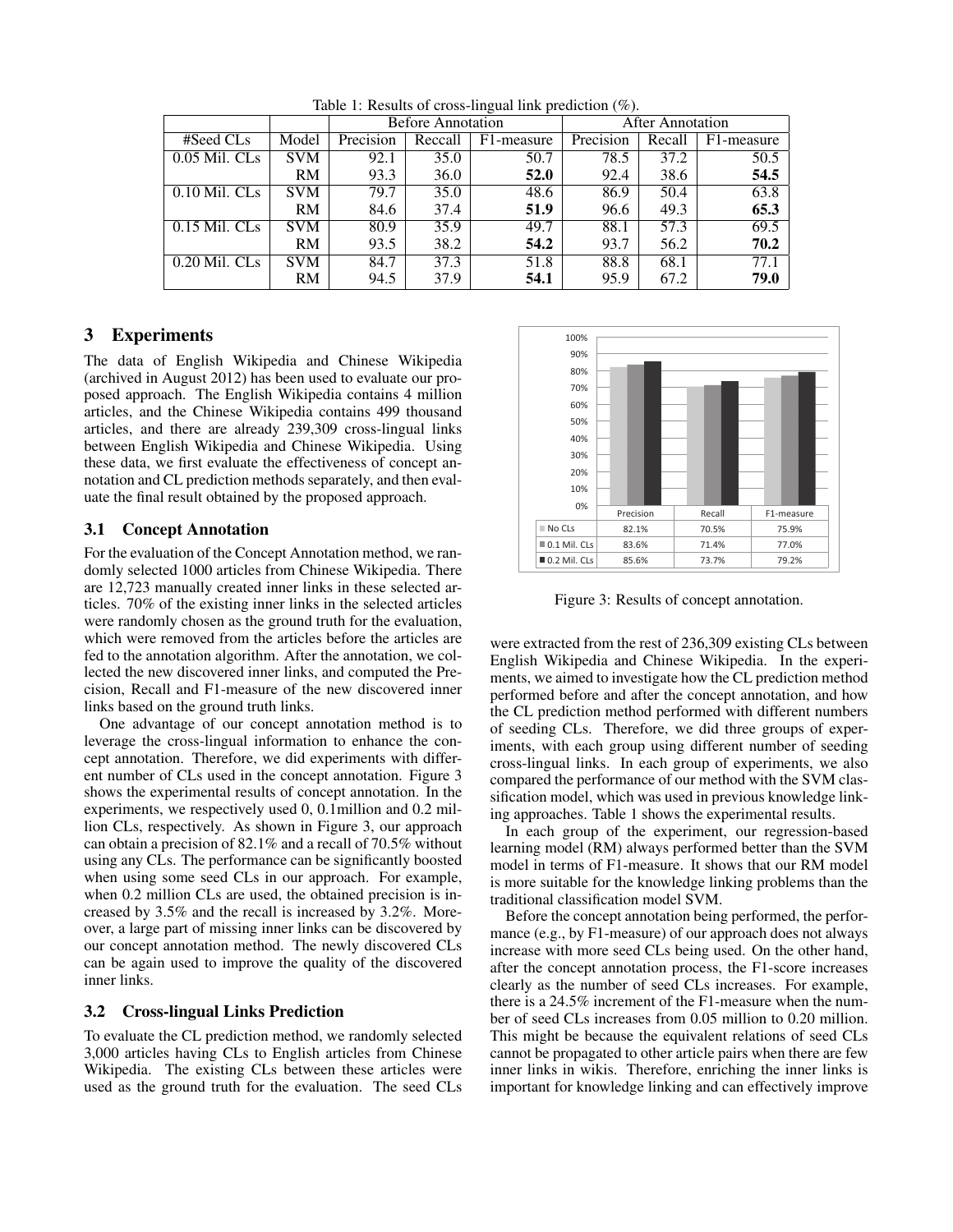the performance of CL prediction.

### 3.3 Incremental Knowledge Linking

Finally, we evaluated our approach as a whole. Since the proposed approach aims to discover CLs with a small set of seeding links, we did not use all the available CLs as seed links. Instead, we randomly selected 50 thousand of them as the seed links. We also randomly removed 70% inner links in the Chinese Wikipedia (for both articles having cross-lingual links and having no cross-lingual links). We fed the seed links and two wikis to our approach and run the proposed approach iteratively to incrementally find new CLs. Figure 4 shows the number of newly discovered CLs in each run. The gray bars plot the results without concept annotation and the black bars indicate the results when the concept annotation was performed.

According to the results, new CLs can be discovered in each run no matter whether the concept annotation was performed or not. However, there would be more CLs discovered when the concept annotation was first performed. In the fourth run, more CLs were discovered than in the third run when using concept annotation, but less CLs were found in the fourth run than in the third run without concept annotation. In summary, 171,393 more CLs were discovered when the concept annotation were performed.



Figure 4: Results of incremental knowledge linking.

# 4 Related Work

Concept Annotation. Recently, several approaches have been proposed to link documents to Wikipedia. Wikify! [Mihalcea and Csomai, 2007] is a system which automatically performs the annotation task following the Wikipedia guidelines. Wikify! first extracts keywords in documents, then find the links from these keywords to their corresponding articles by combining both knowledge-based approach and datadriven method. Milne et al. [Milne and Witten, 2008] proposed a learning based approach for linking entities in text to Wikipedia. A classification algorithm is also used in the candidate link detection. Shen et al. [Shen *et al.*, 2012] proposed a system LINDEN, which explores semantic information in YAGO ontology to predict correct links from documents to Wikipedia. Kaulkarni et al. [Kulkarni *et al.*, 2009] and Han et al. [Han *et al.*, 2011] proposed collective approaches that aim to take the relations between annotation results into account. Different from these approaches, our concept annotation method uses the cross-lingual links to improve the annotation results. Only two measures, the link probability and the semantic relatedness, are used to decide the links from concepts to their corresponding wiki articles, which guarantees the efficiency of annotation process.

Cross-lingual Knowledge Linking. There have been several approaches for cross-lingual knowledge linking. Sorg and Cimiano [Sorg and Cimiano, 2008] proposed a method to find missing CLs between English and German. Their method uses the link structure of articles to find candidates of missing links. A classifier is trained based on several graphbased features and text-based features to predict CLs. Oh et al. [Oh *et al.*, 2008] proposed a method for discovering missing cross-lingual links between English and Japanese. Wang et al. [Wang *et al.*, 2012] employed a factor graph model which only used link-based features to find CLs between a Chinese wiki and English Wikipedia. In our approach, inner links appearing in different parts of articles are used separately in different similarity features, which is different from the existing approaches. And our approach uses a regressionbased learning model to learn weights to aggregate similarities. From a broad viewpoint, ontology matching is also relevant. Approaches such as RiMOM [Li *et al.*, 2009; Tang *et al.*, 2006] have been proposed. Cross-lingual ontology matching is a more relevant problem to cross-lingual knowledge linking. However, existing approaches, e.g., [Spohr *et al.*, 2011; Fu *et al.*, 2011], mainly use the machine translation tools to bridge the gap between languages, which makes the approaches heavily dependent on the language itself. In our approach, all the defined features are language-independent.

### 5 Conclusions and Future Work

In this paper, we propose an approach that boosts crosslingual knowledge linking by concept annotation. New inner links are first found in wikis by a concept annotation method, which are then used for predicting new CLs. The concept annotation and the CL prediction are designed to mutually reinforce each other, which allows new CLs to be incrementally discovered. Experiments show that the concept annotation can effectively improve the results of CL prediction. The proposed approach can also effectively find new CLs based on a small set of seed CLs and inner links.

The knowledge linking is a core problem in knowledge base and represents a new research direction. There are a number of potential future directions of this work, for example, to design an online algorithm for knowledge linking, or to design a scalable algorithm to handle large knowledge base with billions of entities.

Acknowledgements. This work is supported by NSFC (No. 61202246, 61035004, 61222212, 61073073), NSFC-ANR (No. 61261130588), 863 High Technology Program (2011AA01A207), FP7-288342, and THU-NUS NExT Co-Lab.